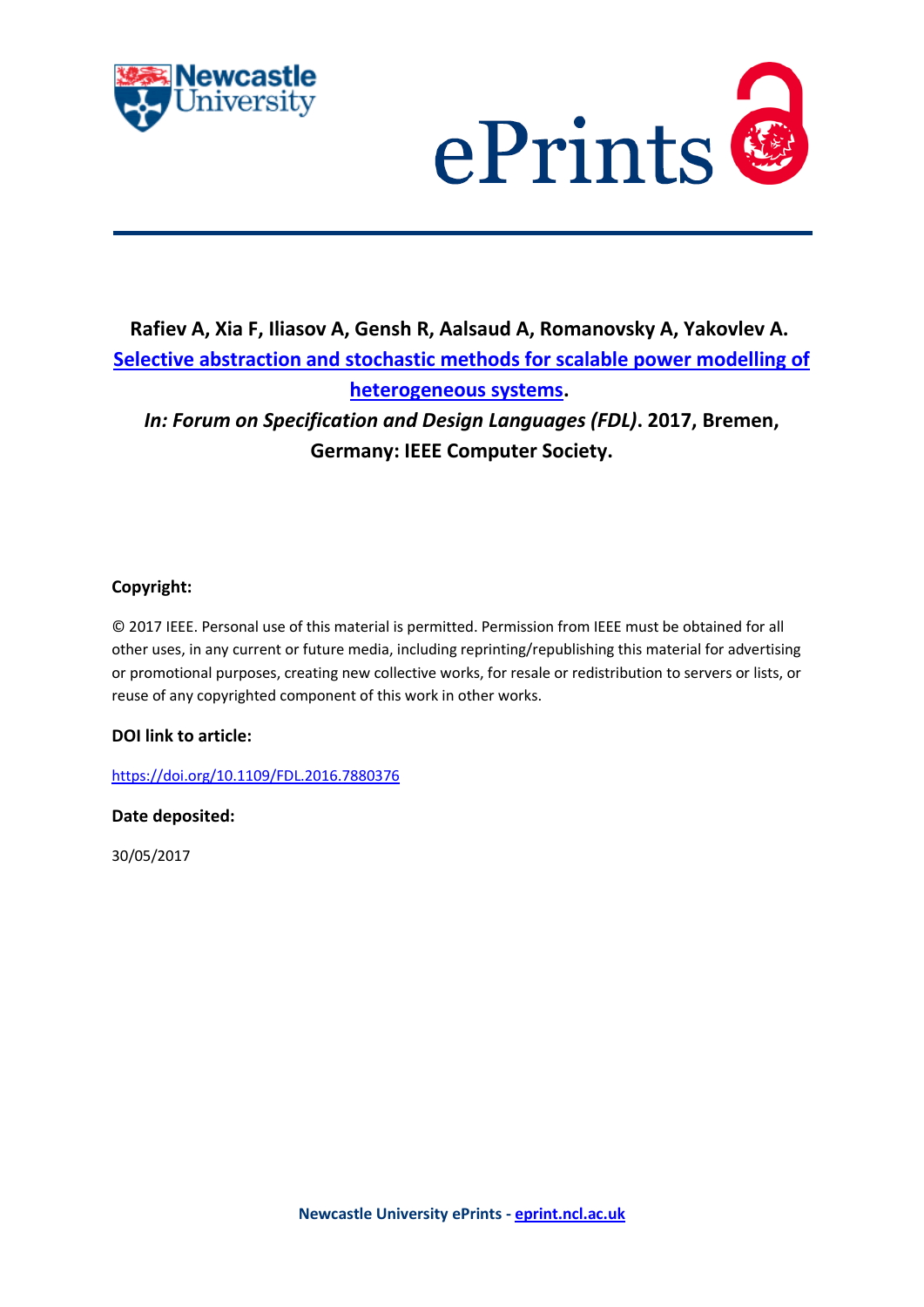# Selective Abstraction and Stochastic Methods for Scalable Power Modelling of Heterogeneous Systems

A. Rafiev, F. Xia, A. Iliasov, R. Gensh, A. Aalsaud, A. Romanovsky, A. Yakovlev – Newcastle University, UK {ashur.rafiev, fei.xia, alexei.iliasov, r.gensh, a.m.m.aalsaud, alexander.romanovsky, alex.yakovlev}@ncl.ac.uk

*Abstract*—With the increase of system complexity in both platforms and applications, power modelling of heterogeneous systems is facing grand challenges from the model scalability issue. To address these challenges, this paper studies two systematic methods: selective abstraction and stochastic techniques. The concept of selective abstraction via black-boxing is realised using hierarchical modelling and cross-layer cuts, respecting the concepts of boxability and error contamination. The stochastic aspect is formally underpinned by Stochastic Activity Networks (SANs). The proposed method is validated with experimental results from Odroid XU3 heterogeneous 8-core platform and is demonstrated to maintain high accuracy while improving scalability.

#### I. INTRODUCTION

Continued scaling of semiconductor technology has caused an increase of computing system capabilities, and with it, a seemingly unstoppable expansion of system application space. This is leading to a rapid increase of system complexity and diversity, exacerbating the scalability of system modelling. A typical example of such complex and diverse systems is multicore heterogeneous platforms.

Addressing the model complexity is highly challenging due to the trade-off between *quality* (i.e. the accuracy, precision, and fidelity) of the model and its *usability* (defined by scalability, computation complexity, and design effort), as shown in Figure 1.

Modelling *non-functional properties*, e.g. power dissipation, is as crucial as modelling *functional properties*, such as operational correctness [6]. Non-functional models typically include functional representations. A widely-used method of modelling power uses Virtual Prototypes (VP) to generate states from a functional simulation for use in power simulators forming a co-simulation [17], [12].

Analogue hardware models such as SPICE models provide some of the highest representational quality, but they are not usable for studying entire computers with software running on hardware. For such studies, discrete event models, such as Instruction Set Architecture- (ISA-)accurate [7], cycleaccurate and RTL models [5], are useful when studying functional properties. Instruction Set Simulators (ISS), however, commonly have simulation speeds of the order of a few Million Instructions Simulated per Second (MISPS) [1], [17], and this puts a limit on their usability when the system scales to many-cores, especially for statistical analysis [8].

There have been, as a result, significant efforts in model simplification for power studies. One way of simplifying away from ISA- or cycle-accuracy targeting multiple cores is extrapolation [9]. In this approach, a typical subsystem (e.g.



Figure 1. The realm of complexity control.

a single core) is fully characterized and represented with a complete model, and other similar cores are represented by simplified models obtained through extrapolation. However, this method tends to be less effective for highly heterogeneous systems. It is also possible to depart from ISA-accuracy through abstraction. For instance, Transaction Level Modelling (TLM) concentrates on the functional properties of larger system blocks [4], [13].

Functional modelling can be highly abstracted by using stochastic techniques, shrinking models by regarding system behaviours as stochastic, rather than deterministic [8].

Non-functional parameters like power also open up further ways to systematic model simplifications based on what may be called the "significance factor" [14]. During any particular operation of a heterogeneous system consisting of multiple parts, some parts of the system may consume more power than other parts. If a quantitative power model is to be precise to a certain degree, it makes sense to make the model powerproportional by using a simpler model for a less power hungry part and a detailed model for a more power hungry part. This approach can be broadly described as *selective abstraction*, i.e. the level of abstraction (and therefore the cost and quality) of each part of the model depends on the part's contribution to the parameter under study.

This work aims towards the scalable modelling of multicore heterogeneous systems by concentrating on stochastic modelling and selective abstraction. By doing so, we seek to support designers to systematically traverse the trade-off space between modelling quality and model scalability in "good" trajectories, shown in Figure 1 as vectors, as opposed to *adhoc* techniques targeting specific points in this trade-off.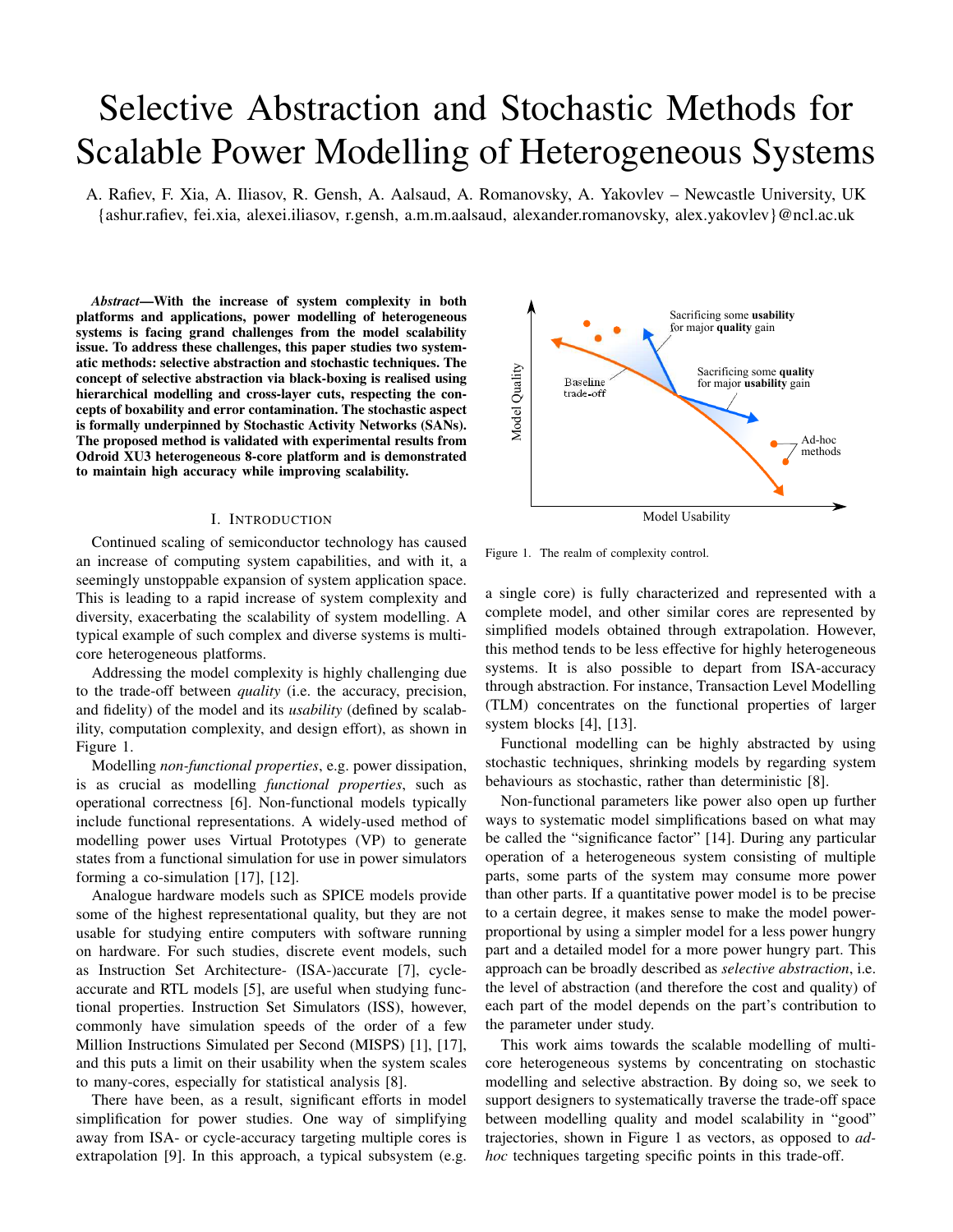

Figure 2. The flowchart of the proposed method.



Figure 3. Example vertical view of an Order Graph with a cross-layer cut.

#### *A. Research Methodology and Contributions*

In order to validate the presented ideas, we created a model of a real hardware multi-core heterogeneous system using a mature stochastic modelling method, applied the proposed method of selective abstraction to optimise the model for scalability, and evaluated the cost and the accuracy against the actual measurements. Stochastic Activity Networks (SANs) [16] is a well-known modelling method with an extensive support by the Möbius tool [2] provides the capabilities to model power as a reward function, thus has been used to facilitate the stochastic modelling aspect of the method. Odroid XU3 development board [3] based on the ARM big.LITTLE architecture has been selected as the target system for modelling.

The following contributions have been made:

- We developed new structuring methods to tackle complexity and scalability in modelling by providing a powerproportionality metric for selective abstraction and methods to retain accuracy by avoiding error contamination.
- We validated these methods using power modelling in SANs and showed their effectiveness in improving the trade-offs between accuracy, scalability, and usability.

The paper is organised as follows. Section II described the workflow and the method. Section III presents the design of supporting experimental studies. Section IV describes the developed model and discusses the results from the simulation results. Section V concludes the work.

#### II. THE PROPOSED METHOD

The workflow of the proposed method is illustrated in Figure 2. A hierarchical representation of the system resources in the form of an Order Graph (OG) [14] is derived from the system design knowledge. The behaviour of the system is captured in a detailed SAN model [16]. System power characteristics, usually obtained from initial experiments, are applied to the OG to compute the power-proportionality metric for selective abstraction, which determines the regions for blackboxing in the SAN model. The next step is to combine OG and SAN to capture dependencies within the model in the form of a graph, which will help identify any error contamination. If no contamination found, the SAN model can be used further in power studies, e.g. simulations. In case of error contamination, the designer has to redo the abstraction selection with the updated knowledge on the model's boxability, or even redesign the system.

#### *A. Hierarchical Modelling and Selective Abstraction*

Hierarchical representations have been used for modelling complex systems for a long time. The idea of separating the "vertical" relation between the layers of abstraction from the "horizontal" knowledge of the system at each particular layer of abstraction has been hinted in [20] and then formally defined in Zoom structures [10] as the concepts of *verticality* and *horizontality*. Zoom structures are based on partial orders and are very permissive. In contrast, OGs put a number of constraints on the modelling, which guarantee consistency between the abstraction layers.

An OG is a graph with nodes representing various system resources arranged in tree hierarchies; different concepts can be represented by separate trees. For example, in Figure 3, T can represent the hierarchy of tasks, and  $C$  – computational units. The hierarchies can be built from the knowledge of the system structure and by similarities of its constituents. The distance from the root relates to the level of abstraction. The formal definition and properties can be found in [14].

OG contains the static knowledge of the system and needs to be paired with a dynamic model to capture the system behaviour (in our case: SANs). Each branch of a tree must have a representative element in the dynamic model, but multiple nodes from a single branch cannot be included. The nodes in OG that are included in this model relation form a *cut*. If the cut goes through different depths in the hierarchy (layers of abstraction), it is called a *cross-layer cut*. The cut containing all leaves relates to the most concrete (detail) model of the system.

Moving up in the abstraction hierarchy, thus grouping multiple nodes into one, represents grouping the corresponding elements in SANs into a single entity by averaging/totalling their parameters (known as *black-boxing*). This reduces the size of a model, but also introduces inaccuracy.

Ideally, the goal of selective abstraction is to obtain a cut that provides the minimal model while its added error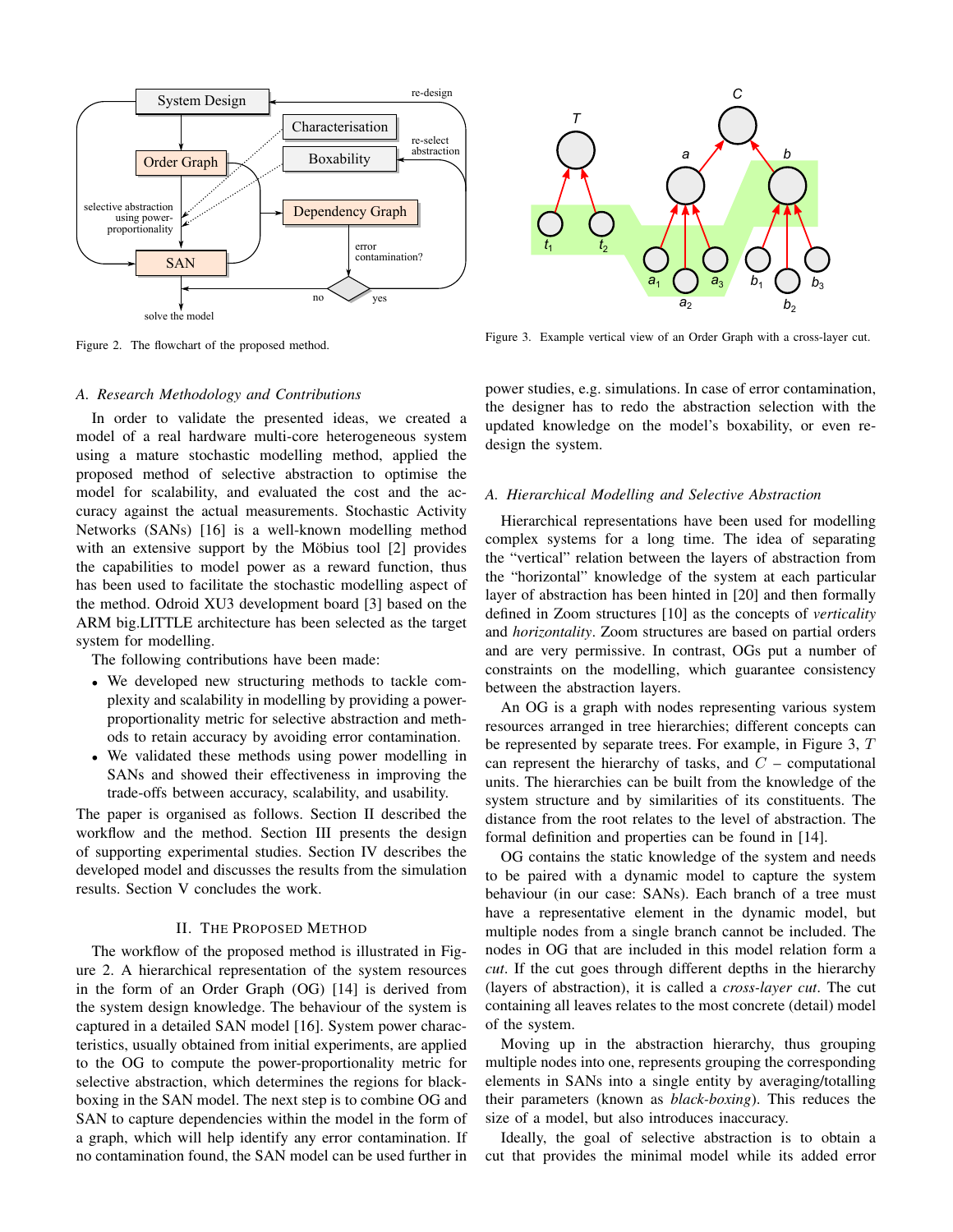satisfies the given threshold  $\varepsilon$ :  $|\Delta E| < \varepsilon$ . Our proposed powerproportional metric of selecting the cut is:

$$
|\Delta E| = |\Delta e_x q_x| \,, \tag{1}
$$

where  $\Delta e_x$  is the local change of the percentage error, as a result of the black-boxing, in the part being black-boxed, and  $q_x = \frac{p_x}{p}$  is the proportion of power consumed by this part in relation to the total power consumption. The values of  $p_x$  and p can be found from the model characterisation experiments, but  $\Delta e_x$  is typically not known before solving the model. Thus, instead of using the precise metric, one may rely on heuristic approximations. A number of methods are suggested in [15]. In this paper, we use constant  $\Delta e_x$  under the assumption of only black-boxing similar component submodels. Cross-layer cuts for deeper hierarchies can be found iteratively in polynomial time.

Equation (1) assumes that black-boxing one part of the system does not effect the accuracy of the other parts in the model. However, this is not the case if the behaviour of a detail part is dependent on the behaviour of an abstract part. It is important to remember that  $\Delta e_x$  is a percentage error, so the total deviation from the real value is amplified when the error leaks from a part with smaller  $q_x$  to a part with larger qx. This concept of *error contamination* has been discovered in our work with selective abstraction.

The proposed method of detecting and localising contaminating errors is done by deriving a dependency graph from the dynamic model in relation to OG. The errors from the blackboxed parts propagate along the paths in this graph: the error of a node is maximum of its own error and errors of its preset nodes. The structure of the dependency graph puts restrictions on what resources can be used in selective abstraction (i.e. are *boxable*). Section IV gives concrete examples of the models and obtained dependency graphs with and without error contamination.

It is also important to note that the method benefits from heterogeneity in the system: a bigger difference in the power consumption of the system parts provides better error tolerance in a cross-layer cut.

#### *B. Background on Stochastic Modelling*

SANs is an extension to General Stochastic Petri Nets (GSPNs) which is based on Petri Nets (PNs) [16]. It inherits the general attributes of PNs including a distributed representation of system states, making it easy to represent parts of a system directly as local subsystems, and more straightforward representations of such important issues as concurrency and synchronisation. A well-established method, it is supported by the mature software tool-kit: Möbius [2].

SANs are capable of representing both deterministic and stochastic events, and event durations in time. The elements used in this work include a) transitions whose firing speeds (rates) are specified as stochastic, following given distributions, b) transitions with multiple firing cases with specific probabilities for each case, and c) input and output gates with predicates and implications specified through logic functions.



Figure 4. Hierarchical structure of Odroid XU3 CPU cores. In the experiments, Core 0 is reserved for OS and tools.

The Möbius tool, used in this paper, incorporates a set of solvers including both Monte-Carlo simulation and statespace related solvers. Numerical Markovian solutions can be done for steady-state or time averaged interval rewards, but limited to models with exponentially distributed firing rates. The tool's concept of "rewards" can be easily extended to physical parameters, such as power. In our examples, we compute time-interval average power and use average error as an accuracy metric. The method is not limited to this and can give probabilistic estimation for transient power values.

#### III. CASE STUDY

In this work, we aim to evaluate the impact of selective abstraction on the total error in the model. In order to do this, we want to build three models of the same system: a detailed model without any black-boxing, a cross-layer model with selective black-boxing, and an abstract model with maximum black-boxing. The result of analysing the power consumption using each of these models has to be compared with actual measurements from the platform.

#### *A. Platform Description*

One of the best off-the-shelf examples of a heterogeneous system for power analysis is the Odroid XU3 board [3]. The main component of Odroid XU3 is the 28nm 8-core Application Processor Exynos 5422. This System-on-Chip is based on the ARM big.LITTLE architecture [11] and consists of a high performance Cortex-A15 quad-core processor block, a low power Cortex-A7 quad-core block, a Mali-T628 GPU and 2GB LPDDR3 DRAM. The board contains four realtime current sensors allowing the measurement of power consumption on the four separate power domains: A7, A15, GPU and DRAM.

For each domain, the supply voltage and clock frequency can be tuned through a number of pre-set pairs of values. The performance-oriented A15 quad core block can scale its frequencies from 200MHz to 2000MHz, whilst the low-power A7 block has a frequency range from 200MHz to 1400MHZ. Core 0 in the A7 domain has an additional speciality of running the OS kernel and drivers, and it cannot be switched off. We avoid using this core for stress tests and benchmarks to reduce the impact from the OS on the measurements. The CPU structure is represented as an OG hierarchy in Figure 4.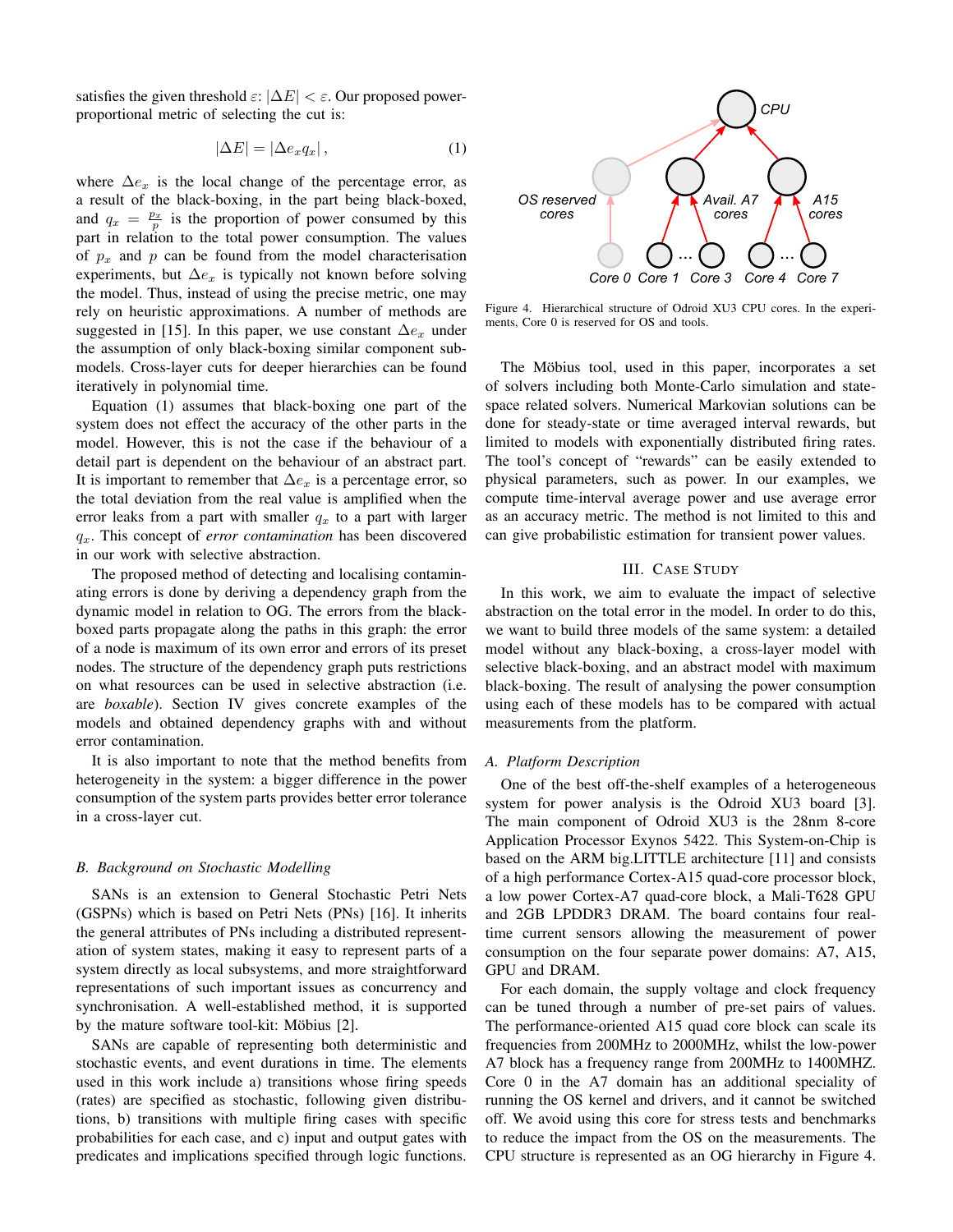#### *B. Power modelling*

The average system power consumption can be found analytically as the function of the system workload and the system's power characteristics [19]. This work uses a simplified workload-based power model, which has been shown to provide sufficient accuracy [18]. The method of selective abstraction can be applied to advanced power models as well.

In our model, the power is a function of the type of executed task T, core type C, frequency F, voltage V, and the number of cores (of this type) running  $n$ . In the experiments, the frequencies and voltages of the cores remain constant per power domain, hence the values of  $F$  and  $V$  are tied to  $C$  and do not need to be considered separately. The system workload is modelled on a per-task basis as the ratio of the task's CPU time  $t(T)$  to the total duration of the experiment  $t_{exp}$ .

Additionally, the cores are never put to sleep. Because of this, there is a constant background power  $P_{idle}$  consumed regardless of the workload, called *idle power*, which depends only on the core type  $C$  (considering constant  $F$  and  $V$ ). The power spent to do actual computation Pact is called *active power*. The total power of a power domain C is found as a time-averaged active power added to the constant idle power:

$$
P_{total}(C) = P_{idle}(C) + \sum_{T} \frac{t(T)}{t_{exp}} P_{act}(n, T, C). \quad (2)
$$

The values for  $P_{act}$  and  $P_{idle}$  can be characterised offline in a form of a table function. However, the exact value of  $t(T)$  is known only during run-time. In our work, we use stochastic modelling to predict this value. The parameters for workload prediction models include the spawn rates for the tasks and the average CPU time required to complete a task (completion rates). It is reasonable to assume these are known to the model designer.

The presented simplified power model does not take into account system temperature. In fact, it is suspected to be the main source of error in our experimental results, as the models were characterised on fully-loaded cores, much hotter than during the actual experiments. This baseline error contributes to all layers of abstraction, including the detail model. The focus of the presented research is to investigate the additional error due to black-boxing.

#### *C. Experiment Setup*

Figure 5 shows the model evaluation framework. The fixed rates are used to generate random execution traces – list of task spawning events, affinities, and completion events. These traces are executed on the platform to produce power traces – sets of timestamped power measurements. At the same time, the rates and platform characteristics are used to parametrise the SAN models, which are analysed in the Möbius tool. The models do not know the actual execution traces. The mean power from the model analysis is then compared to the mean power obtained from the power traces to estimate the modelling error. The computational cost (time) of analysing the models is also evaluated.

Execution traces reflect the following scenarios of the system operation. During the experiment, two types of tasks



Figure 5. Model evaluation framework.

(T0 and T1) spawn continuously. The spawn intervals, in ms, are exponentially distributed with rates respectively  $\lambda_{spam,T0}$  = 0.003 and  $\lambda_{spam,T1}$  = 0.002. Both tasks are CPU-heavy: T0 performs a floating point square root computation in a loop; T1 performs integer multiplication and addition. The tasks are then scheduled on the available cores. In order to increase the heterogeneity of the system, we assigned different probabilities to scheduling onto different cores (affinity weights) providing three possible scenarios: Scenario EQ represents equal scheduling chances for all cores regardless on their type, Scenario CA differentiates between cores, while Scenario TCA has weights dependant on the type of a task as well as the core.

Each tasks is executed on a core until it is finished and then removed. Completion times are random and exponentially distributed<sup>1</sup> with constant rates (the frequencies of the cores are kept unchanged during the experiments). In reallife situations, low-power A7 cores typically operate on lower frequencies than A15, so their performance is reduced. To mimic this behaviour in the experiments, A15 is set to work approximately twice as fast as A7, and the completion rates for A7 domain in the model are halved. The rate values are shown in Table I as "target completion rates". During the model characterisation, these values are re-adjusted for more precision, as discussed in Section III-D.

#### *D. Characterisation Experiments*

Platform characteristics required to parametrise the models include per-core power consumption for each core type when idle and when running each type of a task. We set A7 cores to run at 1000MHz, and A15 cores are set to run at 1800MHz. The core frequencies are set below the highest mark to avoid throttling. Since the power can be measured only per domain, which consists of 4 cores, it requires additional experiments and calculations to be performed.

Idle power is measured directly for each power domain. Core0 is reserved for running the OS, the scheduler, and the power trace logger, and is not used directly for running

<sup>&</sup>lt;sup>1</sup>We had to limit our examples to exponential distribution in order to test Markovian solvers. In simulation-only studies, any other random distribution can be programmed in.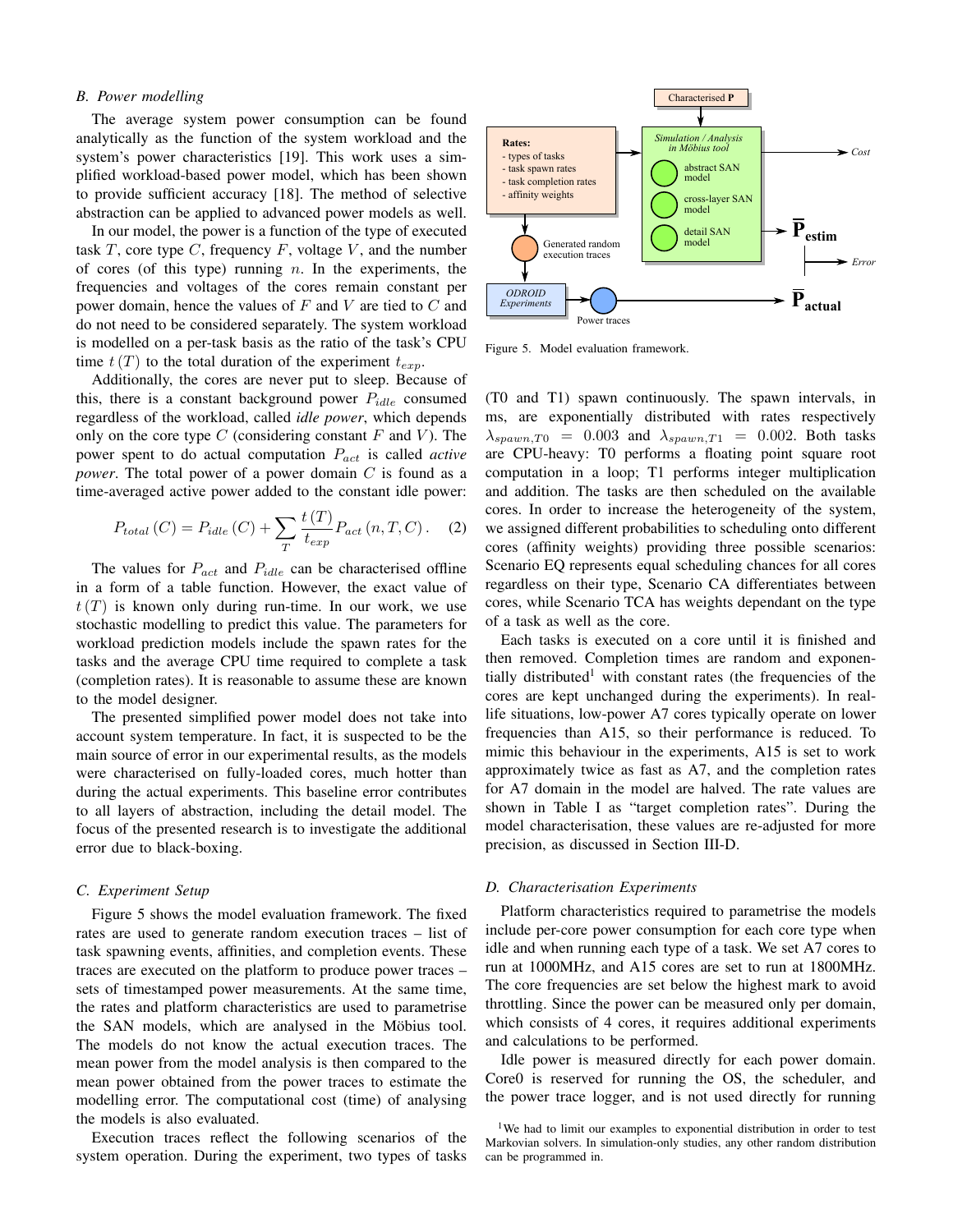Table I POWER AND TIME CHARACTERISTICS

| domain                    |                | A7      |                | A15     |
|---------------------------|----------------|---------|----------------|---------|
| number of cores $N$       | 3              |         |                |         |
| idle power, W             | 0.0737         |         | 0.6211         |         |
| task                      | T <sub>0</sub> | T1      | T <sub>0</sub> | T1      |
| 1 core active power, W    | 0.1392         | 0.1427  | 1.4684         | 1.4281  |
| $N$ cores active power, W | 0.2703         | 0.2771  | 4.0101         | 3.9066  |
| exec time, ms             | 8745           | 9730    | 9827           | 8184    |
| target completion rate    | 0.001          | 0.0015  | 0.002          | 0.003   |
| adjusted comp. rate       | 0.00114        | 0.00154 | 0.00204        | 0.00367 |

the experiments. Its impact on power consumption is viewed as a background noise included in the idle power of the A7 domain. To measure the active power we ran each task separately on each domain, i.e. providing characterisation data for each  $\langle T, C \rangle$  pair. Also, since we didn't know if the power consumption scales linearly by adding more cores, we ran each set on  $1 \leq n \leq N$  active cores. The active power of a single core is then related to the measured power as  $P_{act}(1) = (P_{meas} - P_{idle})/n + P_{idle}$ . Similarly, the power of running all cores in the domain is  $P_{act}(N)$  =  $(P_{meas} - P_{idle}) \cdot N/n + P_{idle}$ . All instances of measured or computed values are within 3% range from the respective mean values across all experiments with the exception of a single A7 core executions, which deviate by 5%. This is within the acceptable error range, so we can still assume linear power scaling:  $P_{act}(n) = n \cdot P_{act}(1)$ . The final values used in the model are shown in Table I.

Since rates and characteristics are the only things connecting the models with the actual experiment, we take extra care when generating traces and executing them on the platform. A specialised scheduler has been designed to address this issue.

Each entry of the execution trace contains the timestamp of spawning a task, the task type, its affinity and input data (a single integer value  $T$ ), which affects the task completion time. To guarantee that the execution times follow the exponential distributions with the given rates and to simplify the trace generation,  $T$  is equal to the requested execution time in ms. The tasks T0 and T1 henceforth are required to match their execution time to  $T$  as close as possible. It is possible to achieve by reading the system timer, but calling kernel functions may cause unwanted interference. Instead, we achieve this by doing a task in a loop and calibrate the number of iterations to complete in the given time. The task calibration function for some core *i* and task *j* is  $f(i, j, T) = x_i \cdot y_j \cdot T$ ; the constants  $x_i$  and  $y_j$  are found experimentally:  $x_{A7} = 21, x_{A15} = 40$ (confirming that A15 running at 1800MHz is roughly twice as fast as A7 at 1000MHz),  $y_{T0} = 95$ ,  $y_{T1} = 1700$ . Thus, for example, in order to run T1 on A7 for 100ms, we need to do 3,570,000 loop iterations. However, this calibration is not perfect and requires further adjustment.

During the characterisation experiment, we request the tasks to run for 10s by specifying  $T = 10,000$  and then measure the actual completion time. Considering that the target completion rates are used for generating the traces, but the actual times are skewed, as shown in Table I, we apply a simple proportion to calculate the adjusted completion rates to be used in the model.



Figure 6. Model for the naïve scenario leading to error contamination.



Figure 7. Fixed affinities in the scenario produce a better model.

#### IV. MODELS AND RESULTS

Following Section II-A, by using black-boxing some  $x$  cores can be grouped into more abstract meta-cores combining the performance, power consumption, and scheduling probabilities of constituent cores. We sacrifice the accuracy by considering the task completion in the meta-core to be exponentially distributed with the rate  $\lambda_{exec}^x$ , while it is in fact the sum of exponential distributions.

The model template for scaling is a parametrised SAN where the elements are replicated to a given target number of system resources. In our case, the templates scale to  $n$  cores and m tasks. Figures 6 and 7 show example models scaled to 2 tasks and 2 (meta-)cores. Hence, some model elements are added per task (prefixed with  $T_i$ ,  $0 \le i \le m$ ), some appear per core (prefixed with  $C_j$ ,  $0 \leq j \leq n$ ); the others are instanced  $n \times m$  times: per-core and per-task (interfaces). Different types are shown in different colours. Colour is not a part of an actual model and is used solely for visual aid.

All the scenarios in Section III use two types of tasks  $(m =$ 2), and the scaling is done only on the number of cores. The models representing different levels of abstraction are:

3+4 model ( $n = 7$ ) is the most detailed model considering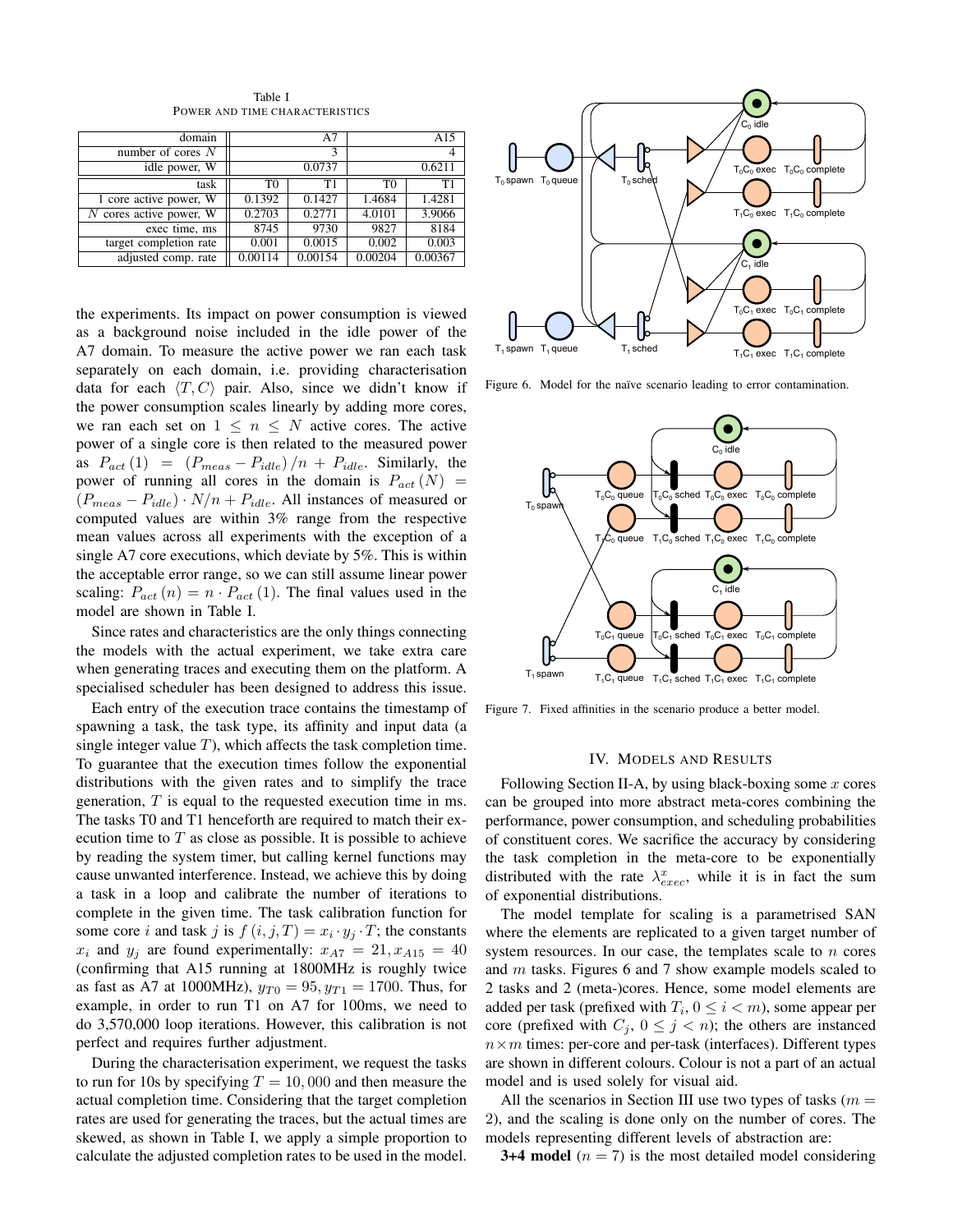

Figure 8. Rules for SAN mapping to dependency graphs.



Figure 9. Dependency graphs with highlighted error contamination paths: (a) for Figure 6, (b) for Figure 7.

each core separately.

1+4 model  $(n = 5)$  is the model obtained using the proposed method of selective abstraction. Here, three A7 cores are grouped into a single meta-core representing the entire domain.

1+1 model  $(n = 2)$  is the most abstract model with two meta-cores, one representing the A7 domain, the other representing A15.

Table I gives  $q_{A7} = 0.065$ , and from (1), under the assumption of constant  $\Delta e_x$ , we have  $\Delta E = 0.065 \cdot \Delta e_x$ for the (1+4) model. This assumption can be justified by simulation results if

$$
\left| E_{(1+4)} - E_{(3+4)} \right| \approx q_{A7} \cdot \left| E_{(1+1)} - E_{(3+4)} \right|, \tag{3}
$$

where  $E_{(1+1)}$ ,  $E_{(1+4)}$ , and  $E_{(3+4)}$  are the total percentage errors in the respective models.

The initial experiment setup was not specific on how exactly task affinities are realised in the scheduler, so we implemented two variants of the system and produced two models respectively. Figures 6 shows the model of a system with task-exclusive queues, where the scheduling weights are applied after the queueing, which means that the scheduler needs to check every core for availability. Figure 7 models tasks with fixed affinities, i.e. the task is paired with a core once it is spawned and then waits in the queue for this core to become available (idle).

Unfortunately, the first implementation proved to be of a poor quality because of error contamination due to a high interdependence of its elements. Figure 9a shows its dependency graph, obtained by the mapping rules from Figure 8. Let's assume  $C_0$  elements produce extra  $|\Delta e|$  due to black-boxing, and  $C_1$  must be protected from error contamination. From the graph, it is evident that there is a path connecting  $C<sub>o</sub>$  to every other element in the model propagating the error. Figure 9b, showing the second implementation, is able to contain the error locally: it pollutes only the adjacent nodes, but keeps  $C_1$  unaffected.

Table II SIMULATION RESULTS COMPARED TO MEASURED VALUES

| scen       | model   | pwr, W | pwr var | error  | sim, s |
|------------|---------|--------|---------|--------|--------|
| EQ         | $1 + 1$ | 1.7662 | 0.0470  | 6.53%  | 2.535  |
|            | $1+4$   | 1.7287 | 0.0424  | 4.27%  | 2.546  |
|            | $3+4$   | 1.7215 | 0.0423  | 3.84%  | 2.764  |
|            | meas.   | 1.6579 | 0.0572  |        |        |
| CA         | $1 + 1$ | 2.0205 | 0.0619  | 7.99%  | 2.545  |
|            | $1+4$   | 1.9470 | 0.0468  | 4.06%  | 2.610  |
|            | $3+4$   | 1.9421 | 0.0468  | 3.79%  | 2.764  |
|            | meas.   | 1.8711 | 0.0385  |        |        |
| <b>TCA</b> | $1+1$   | 2.0038 | 0.0608  | 10.41% | 2.547  |
|            | $1+4$   | 1.9274 | 0.0439  | 6.21%  | 2.613  |
|            | $3+4$   | 1.9245 | 0.0440  | 6.05%  | 2.771  |
|            | meas.   | 1.8148 | 0.0279  |        |        |

We were unable to find a way to resolve the contamination by model transformation without changing the system's behaviour, as the problem has roots in the functional properties of a modelled system. This means that the algorithm modelled by Figure 6 has no viable selective abstraction and system redesign is needed (Figure 2). The main contribution of this work is to detect and identify error contamination in models by the structural analysis, as described above, before the model is simulated. The rest of the paper uses the template shown in Figure 7.

#### *A. State-Space Analysis*

Our investigation showed that state-space analysis has a number of limitations compared to simulations. The presented models have unbounded state spaces, and, unless we put a hard constraint on the total number of tasks in the system, the state-space analysis is not possible. From the task spawn rates we know that on average the number of tasks spawned during a 15s experiment is 75. The lack of scalability in state-space analysis makes even this number infeasibly large. The highest number that doesn't fail to compute is 50 for the  $(1+1)$  model, taking 5,729s of computation time on a 2-core Intel i7 5500U machine. For more detailed models, the feasible number of tasks goes down to 12 for  $(1+4)$  and 9 for  $(3+4)$ , which is not enough for trustworthy results.

Consequently, with the added restriction to exponentially distributed rates, the state-space analysis methods appear rather impractical for the presented application. We recommend using simulations instead, reserving state-space analysis only for model verification purposes.

#### *B. Simulation Results*

Table II present the power values obtained from simulations in Möbius tool and compares them against the actual power measurements. The simulation time is given for 1500 simulation batches, which are required for calculating 0.01 relative interval with 95% confidence. The variances have been calculated separately over 20,000 simulation batches. Experimental results are averaged over 50 random trace runs for each scenario, and the variance is also calculated.

The achieved 4–6% accuracy meets the typical requirement for system-wide power modelling and shows a good potential